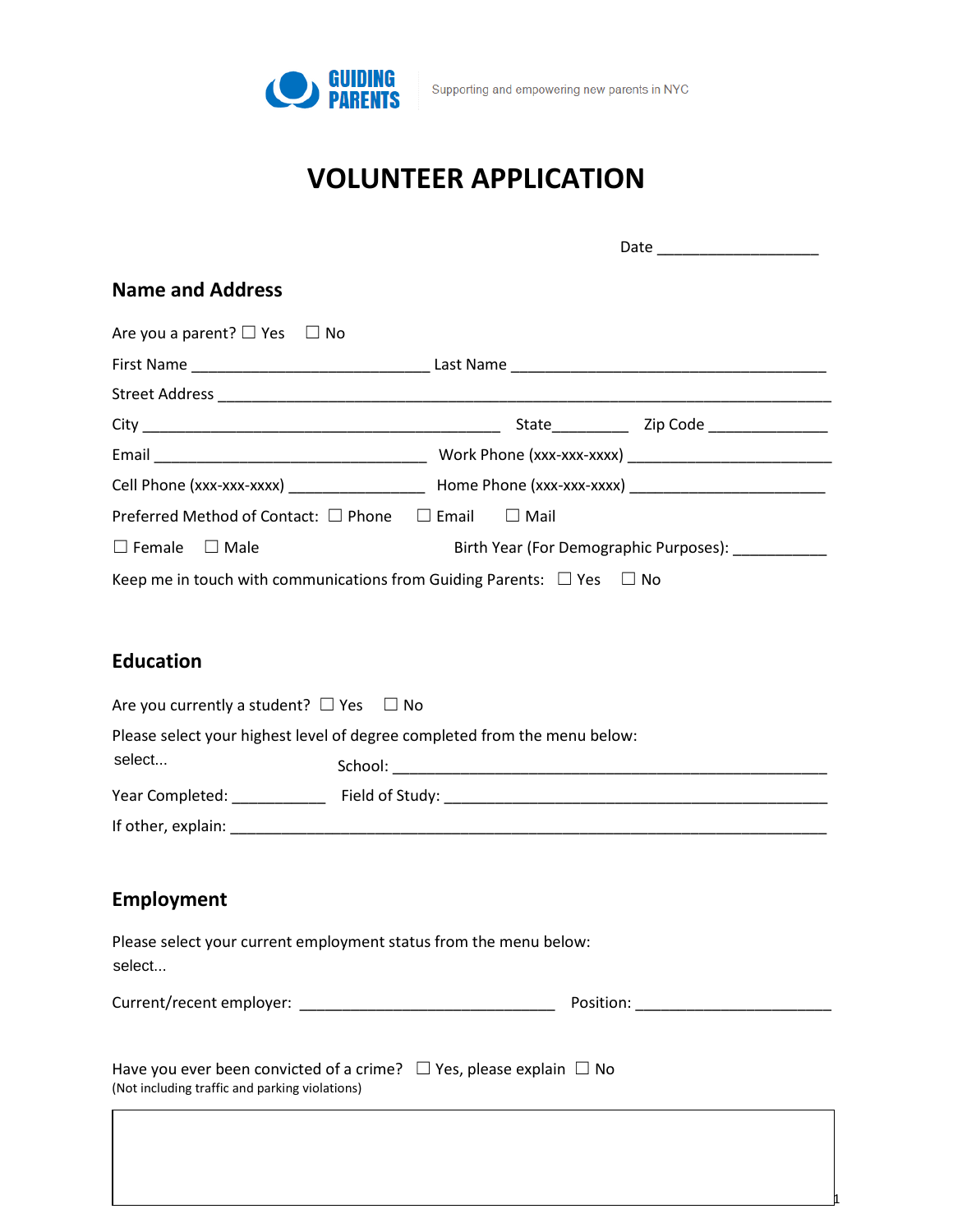

### **Please list two (2) references other than family members**

| <b>Reference #1</b> $\Box$ Professional $\Box$ Personal |  |
|---------------------------------------------------------|--|
|                                                         |  |
|                                                         |  |
|                                                         |  |
|                                                         |  |
| <b>Reference #2</b> $\Box$ Professional $\Box$ Personal |  |
|                                                         |  |
|                                                         |  |
|                                                         |  |
|                                                         |  |

### **Emergency Contact**

| Name       | Relationship to You |
|------------|---------------------|
| Cell Phone | Other Phone         |

### **Volunteer Interest and Experience**

| <b>Question</b>                                                                                       | <b>Your Response</b> |
|-------------------------------------------------------------------------------------------------------|----------------------|
| Why do you want to volunteer at<br><b>Guiding Parents?</b>                                            |                      |
| Do you have previous volunteer<br>experience? If yes, please explain<br>and list organization names.  |                      |
| Do you have any previous<br>experience supporting or working<br>with parents? If yes, please explain. |                      |
| How (or from whom) did you learn<br>about Guiding Parents volunteer<br>opportunities?                 |                      |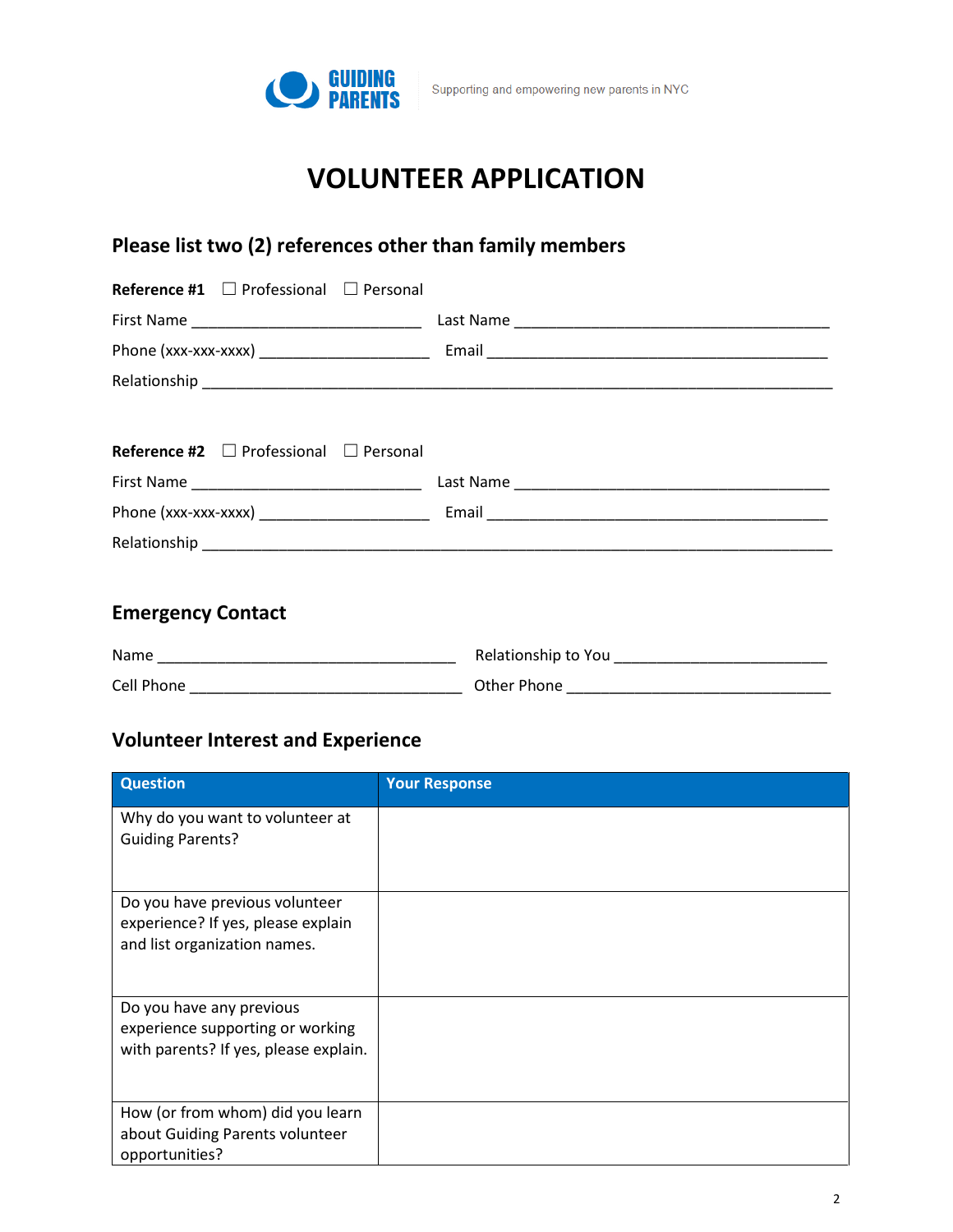

*Select preferred volunteer roles below. See: [www.guidingparents.org/get-involved](http://www.guidingparents.org/get-involved) for volunteer role descriptions.*

#### **Client Support Volunteer Roles (please check all that apply)**

- ☐ Parent-to-Parent Support Volunteer
- ☐ Parent Support Program Coordinator
- ☐ Community Outreach Coordinator
- ☐ Volunteer Coordinator
- ☐ Program Assistant
- ☐ Program Assistant Spanish
- ☐ Other \_\_\_\_\_\_\_\_\_\_\_\_\_\_\_\_\_\_\_\_\_\_\_\_\_\_\_\_\_\_\_\_\_\_\_\_\_\_\_\_\_\_\_\_\_\_\_\_\_\_\_\_\_\_\_\_\_\_\_\_\_\_\_\_\_\_\_\_\_\_\_\_\_\_\_\_

Please list any prior experience working in the selected role, if applicable:

#### **Administrative Volunteer Roles (please check all that apply)**

- ☐ Marketing and Outreach Assistant
- □ Communications Assistant
- $\Box$  Special Events and Fundraising Assistant
- □ Grant Writer
- $\Box$  Other

Please list any prior experience working in the selected role, if applicable: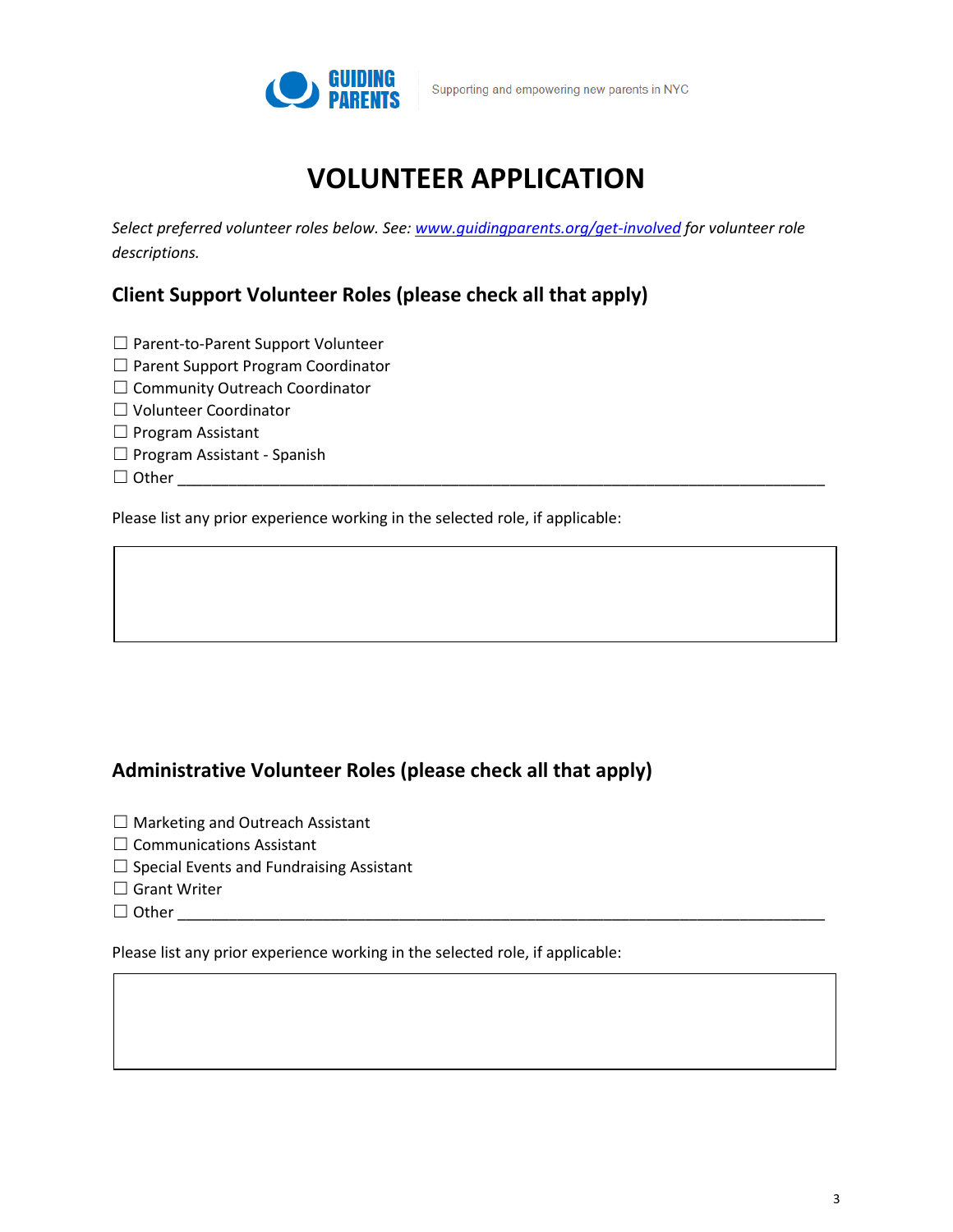

#### **Skills**

| Do you know how to use a computer? $\Box$ Yes $\Box$ No |  |                                                            |
|---------------------------------------------------------|--|------------------------------------------------------------|
| Do you have experience using:                           |  | $\Box$ Internet $\Box$ Excel $\Box$ Word $\Box$ PowerPoint |

In the space below, please describe any other professional skills or areas of expertise in which you might be able to support our programs.

What other languages other than English do you speak and/or write with fluency:

#### **Availability**

Are you available to make an ongoing commitment for 6 to 12 months?☐ Yes ☐ No, explain

\_\_\_\_\_\_\_\_\_\_\_\_\_\_\_\_\_\_\_\_\_\_\_\_\_\_\_\_\_\_\_\_\_\_\_\_\_\_\_\_\_\_\_\_\_\_\_\_\_\_\_\_\_\_\_\_\_\_\_\_\_\_\_\_\_\_\_\_\_\_\_\_\_\_\_\_\_\_\_\_\_\_\_\_

\_\_\_\_\_\_\_\_\_\_\_\_\_\_\_\_\_\_\_\_\_\_\_\_\_\_\_\_\_\_\_\_\_\_\_\_\_\_\_\_\_\_\_\_\_\_\_\_\_\_\_\_\_\_\_\_\_\_\_\_\_\_\_\_\_\_\_\_\_\_\_\_\_\_\_\_\_\_\_\_\_\_

Please indicate your general availability (Check all that apply):

| $\Box$ Weekday mornings (9:00am – 1:00pm) | $\Box$ Weekend mornings (9:00am – 1:00pm) |
|-------------------------------------------|-------------------------------------------|
|                                           |                                           |

 $\Box$  Weekday afternoons (1:00pm – 5:00pm)  $\Box$  Weekend afternoons (1:00pm – 5:00pm)

- 
- $\Box$  Weekday evenings (6:00pm 8:00pm)  $\Box$  Weekend evenings (6:00pm 8:00pm)
	-